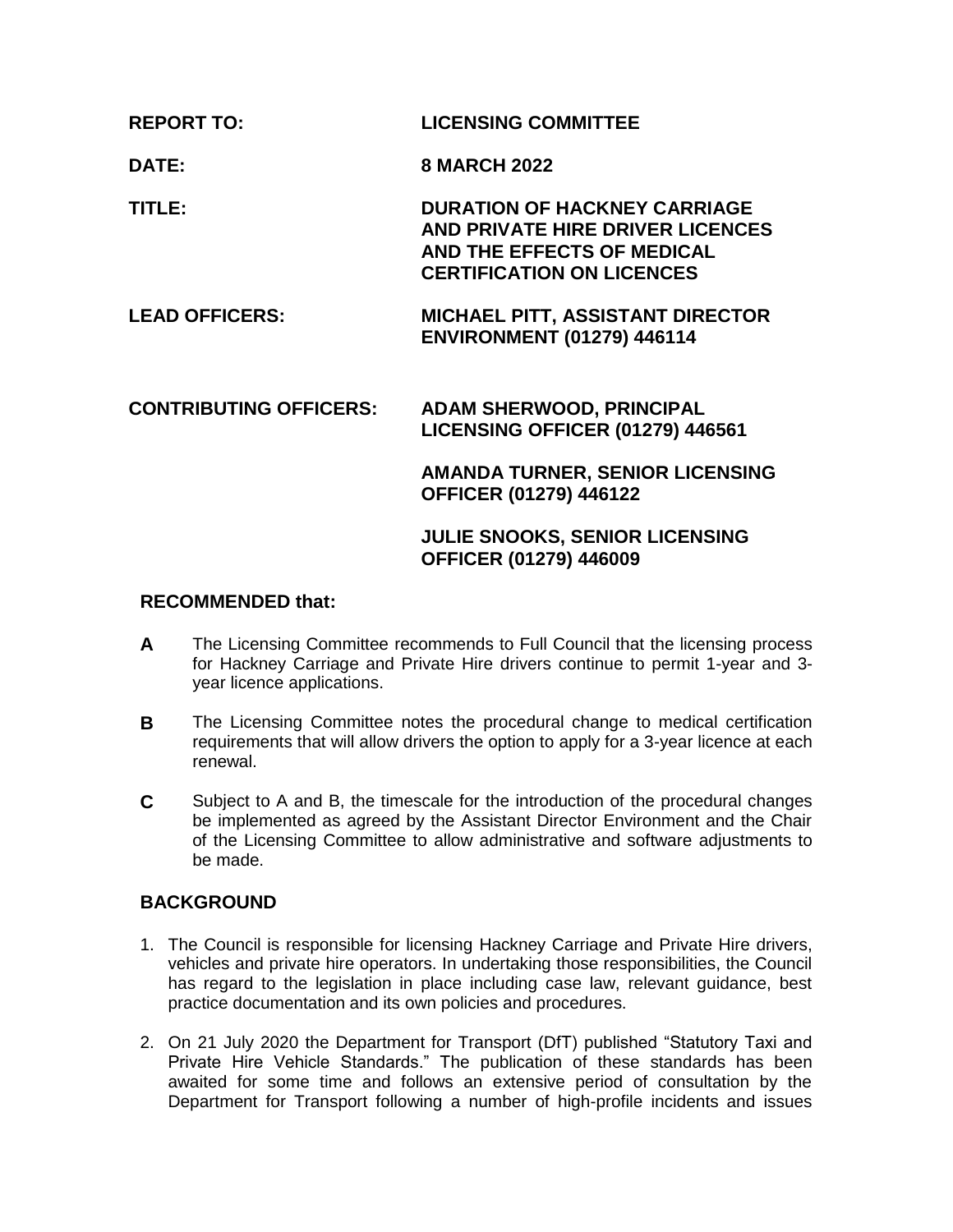highlighting the risk to members of the public and to drivers. The standards reflect the significant changes within the industry in recent years, and lessons learned in respect of safeguarding children and vulnerable adults, and cases of child sexual abuse and exploitation (CSAE). The Policing and Crime Act 2017 made provisions for the Secretary of State for Transport to issue statutory guidance on exercising taxi and private hire vehicle licensing functions, to protect children and vulnerable individuals who are over 18 from harm when using these services. Although the focus of the standards produced, is on protecting children and vulnerable adults, it is expected that any passengers of these licensed vehicles will benefit from the recommendations, which aim to better regulate the taxi and private hire vehicle sector as a whole. It is felt that these issues are, in part, a result of the significant differences in standards applied to the licensing of drivers and vehicles across the country.

- 3. For reference purposes, the DfT standards can be viewed at [www.gov.uk/government/publications/statutory-taxi-and-private-hire-vehicle](http://www.gov.uk/government/publications/statutory-taxi-and-private-hire-vehicle-standards)[standards](http://www.gov.uk/government/publications/statutory-taxi-and-private-hire-vehicle-standards)
- 4. At the Licensing Committee meeting on 19 January 2021 Members noted and agreed an action plan in relation to the implementation of the DfT standards. For the purposes of the action plan the DfT standards were grouped into the following categories;
	- **GROUP A- NO POLICY CHANGE REQUIRED; Standards with which the Council already complies, or for which only minor procedural changes that do not require changes in policy are required;**
	- **GROUP B- POLICY CHANGE CAN BE RECOMMENDED AT THIS TIME; Standards that require policy changes which are relatively straightforward and for which recommendations can be made at this stage;**
	- **GROUP C- REPORT TO BE BROUGHT TO A FUTURE MEETING; Standards that require policy changes which will take some time to develop, and thus will require further reports to be brought to future meetings of the Committee.**
- 5. This report considers the duration of Hackney Carriage and Private Hire driver licences and how licences are affected by medical requirements. The action plan identified this area of taxi licensing under Group C above.
- 6. The Local Government (Miscellaneous Provisions) Act 1976 (as amended by the Deregulation Act 2015) sets a standard length at three years for taxi and private hire vehicle driver licenses. It states any shorter duration of licence should only be issued when the licensing authority thinks it is appropriate in the specific circumstances of the case, if a licensee makes such a request (for a 1-year licence) or where required (when the licence holder's leave to remain in the UK is time-limited) then a shorter licence can be provided.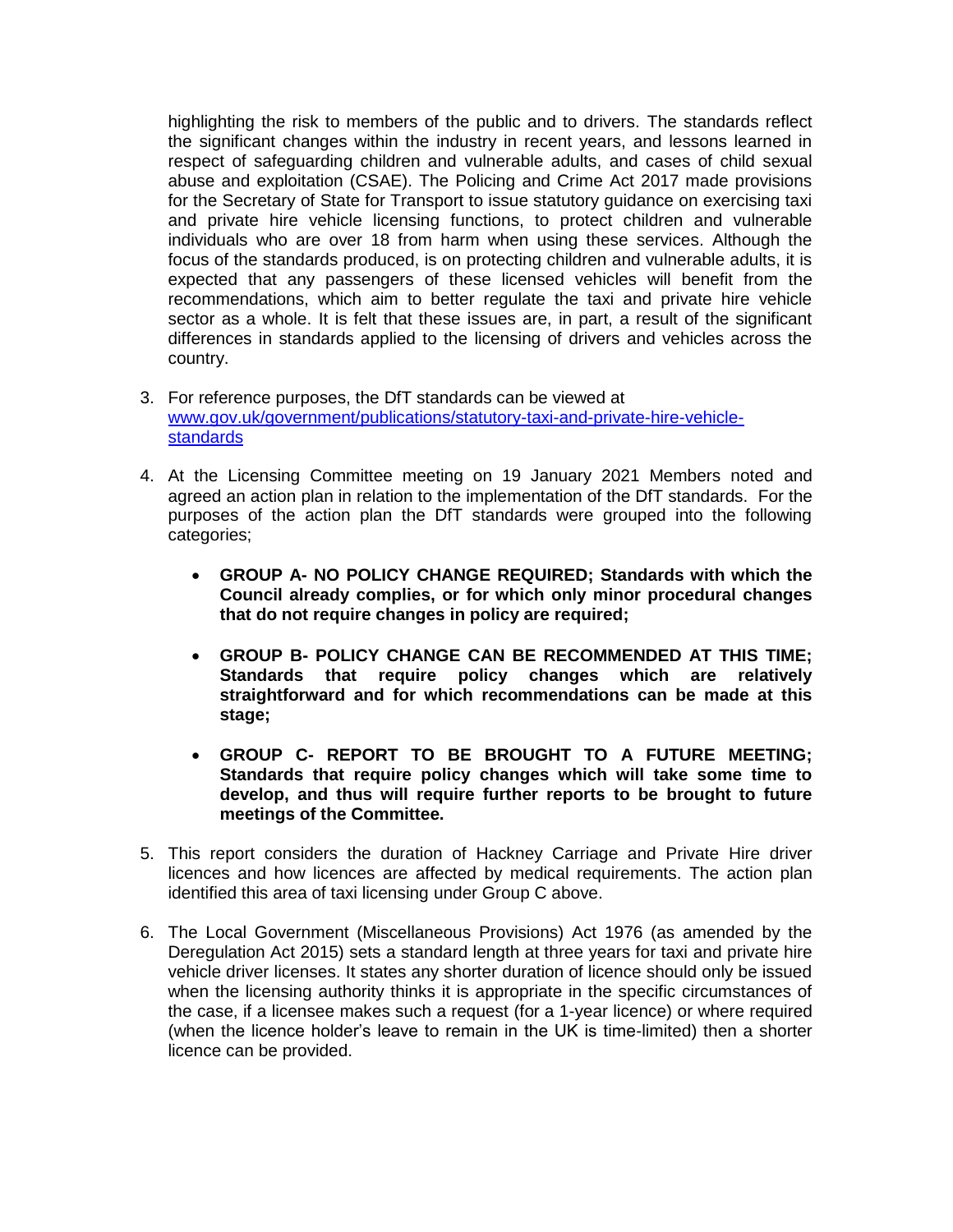- 7. To be licensed, taxi and private hire drivers in Harlow are required to meet the Group 2 medical standard, this standard is regularly updated and published online by the DVLA in 'Assessing Fitness to Drive: a Guide for Medical Professionals.'
- 8. Drivers can attend a Group 2 medical assessment with any medical provider, but are encouraged to attend with the Council's preferred providers due to our professional working relationships with those organisations, being Cotswold Medicals and Harlow Occupational Health Service. All drivers must attend a medical assessment with a qualified medical practitioner and all doctors are checked on the General Medical Council Register at [www.gmc-uk.org/](http://www.gmc-uk.org/)

## **ISSUES/PROPOSALS**

#### **Current Process**

- 9. All applicants for a taxi or private hire driver licence have the choice of a 1-year or 3 year licence. This choice is currently restricted by the requirement for a medical certificate to cover the duration of the licence being applied for.
- 10. When a driver's medical is due for renewal, it shall ideally be booked and passed shortly before a licence is issued. This is a flexible arrangement, whereby drivers are provided a four calendar month window before the licence renewal date, allowing a driver plenty of time to attend. The 4 month 'window' is standard procedure with the Group 2 medical format for large lorry and bus drivers alike.
- 11. Medical certificates are usually issued for five years, a licensed driver who wishes to make full use of their five year medical, will routinely have one 3-year licence and two 1-year licences to cover this five year period.
- 12. New driver applicants currently follow the same guidance as a licensed driver and by default have the same licensing restrictions placed on them by Group 2 medical certification.

#### **Current Licensed Drivers**

- 13. It is proposed, to allow drivers to make greater use of the 3-year licence option, that the Council no longer require a medical certificate to cover the duration of the licence being applied for at the time of application.
- 14. It shall be a licensed driver's responsibility to ensure they have a current Group 2 medical certificate in place at all times. The Licensing Team shall send out an early reminder that a medical is due to expire to assist drivers with the process. Licensed drivers who fail to obtain a certificate in the 4 month window allowed will be subject to enforcement action to ensure compliance. In such a situation, a temporary licence suspension is one option that might be considered appropriate.
- 15. It is also proposed that the Council continue to offer 1-year and 3-year licence options. It is anticipated that more licence holders will take the 3-year option without the medical restriction and thus achieve a cost saving.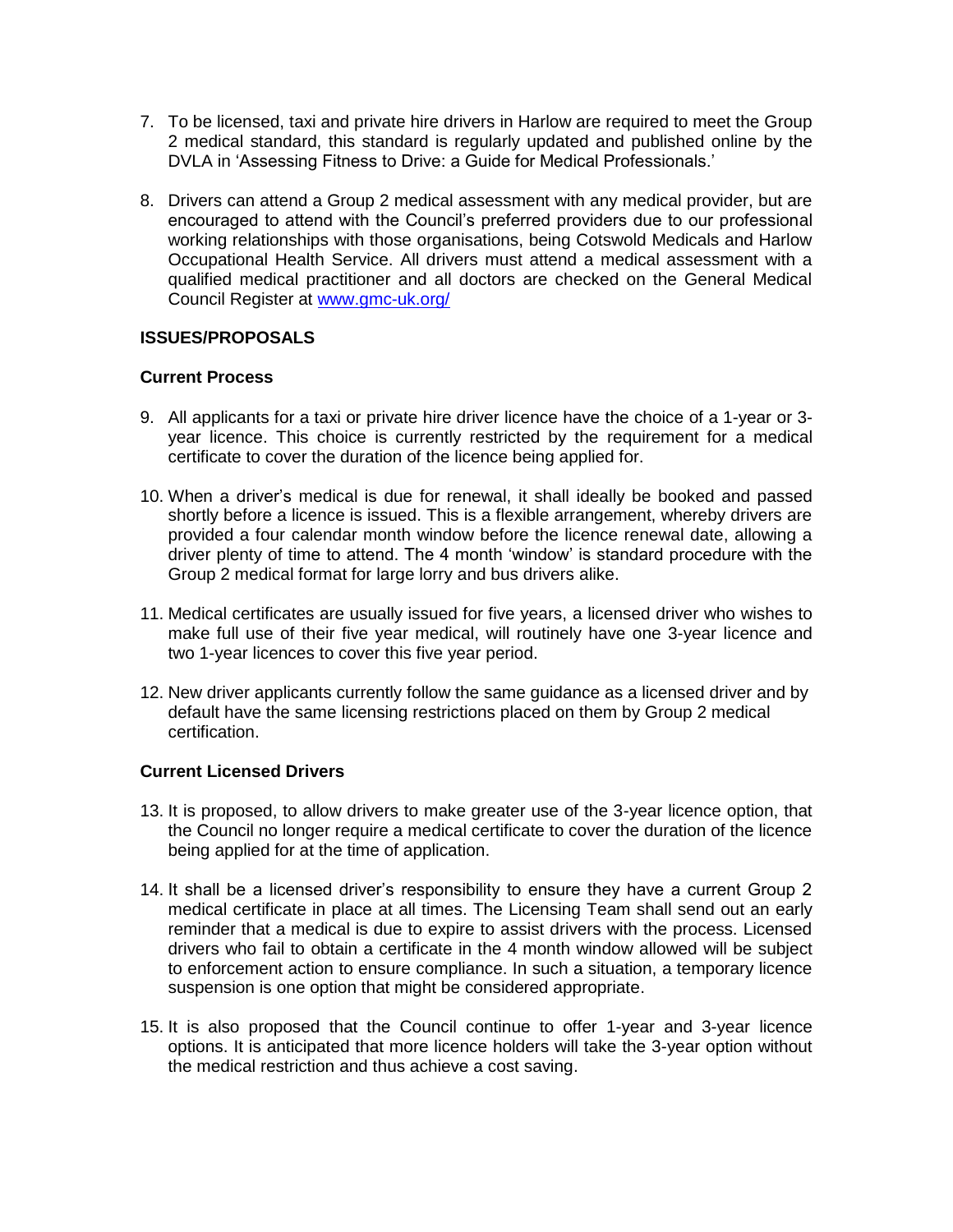#### **New Driver Licence Applicants**

- 16. The Licensing Team has given consideration to the frequency of Group 2 medicals. It is proposed that the Council implement the same frequency of medicals as is required for heavy lorry and bus drivers.
- 17. It is proposed that drivers be required to provide a Group 2 medical certificate at:
	- a) Time of application for a new driver licence
	- b) At age 45, 50, 55, 60 and 65
	- c) Annually from the age of 65
	- d) A person aged 41-44, will still be required to provide a new medical certificate at the age of 45; this will allow an applicant to continue with these new medical arrangements.
	- e) There may be exceptions to this where a medical practitioner specifically issues a Group 2 medical certificate for less than a 5-year period.
	- f) To satisfy itself that a driver meets the Group 2 medical standard, the Council will reserve the right at any time to request a driver to attend a medical assessment with a suitably qualified medical provider approved by the Council.
	- g) Where a medical is due for renewal on the applicant's next birthday at the ages stated above, the driver will continue to have the 4 month window before their birthday to book and pass their medical.
- 18. It is proposed, that a current licensed driver may change over to the new 'birthday' medical arrangements if they so wish. Alternatively, they remain on the current arrangements whereby their medical is due every 5 years, no matter what their age.
- 19. The difference for licensed drivers whether they continue providing a medical certificate on their licence anniversary date or change over to the new 'birthday' arrangements, is modest, but these new medical arrangements will benefit a licensed driver by:
	- a) If under the age of 40, then their next medical would not be due until their  $45<sup>th</sup>$ birthday. However, their current medical was issued by a medical practitioner on the basis of a new one being required in 5 years' time or for a lesser time as stated. Therefore a replacement medical would be required to ensure the issuing doctor is satisfied that their next Group 2 medical will be at the age of 45.
	- b) A drivers medical shall cover up until their  $65<sup>th</sup>$  birthday (as long as their current medical would have gone beyond this date), potentially they could benefit up to an extra 12 months of medical certification compared to the current format, this is due to a medical certificate currently being required as part of the licence renewal that follows the  $64<sup>th</sup>$  birthday (this current procedure is in place so that at the time of reaching their  $65<sup>th</sup>$  birthday, they have had a medical in the last 12 months).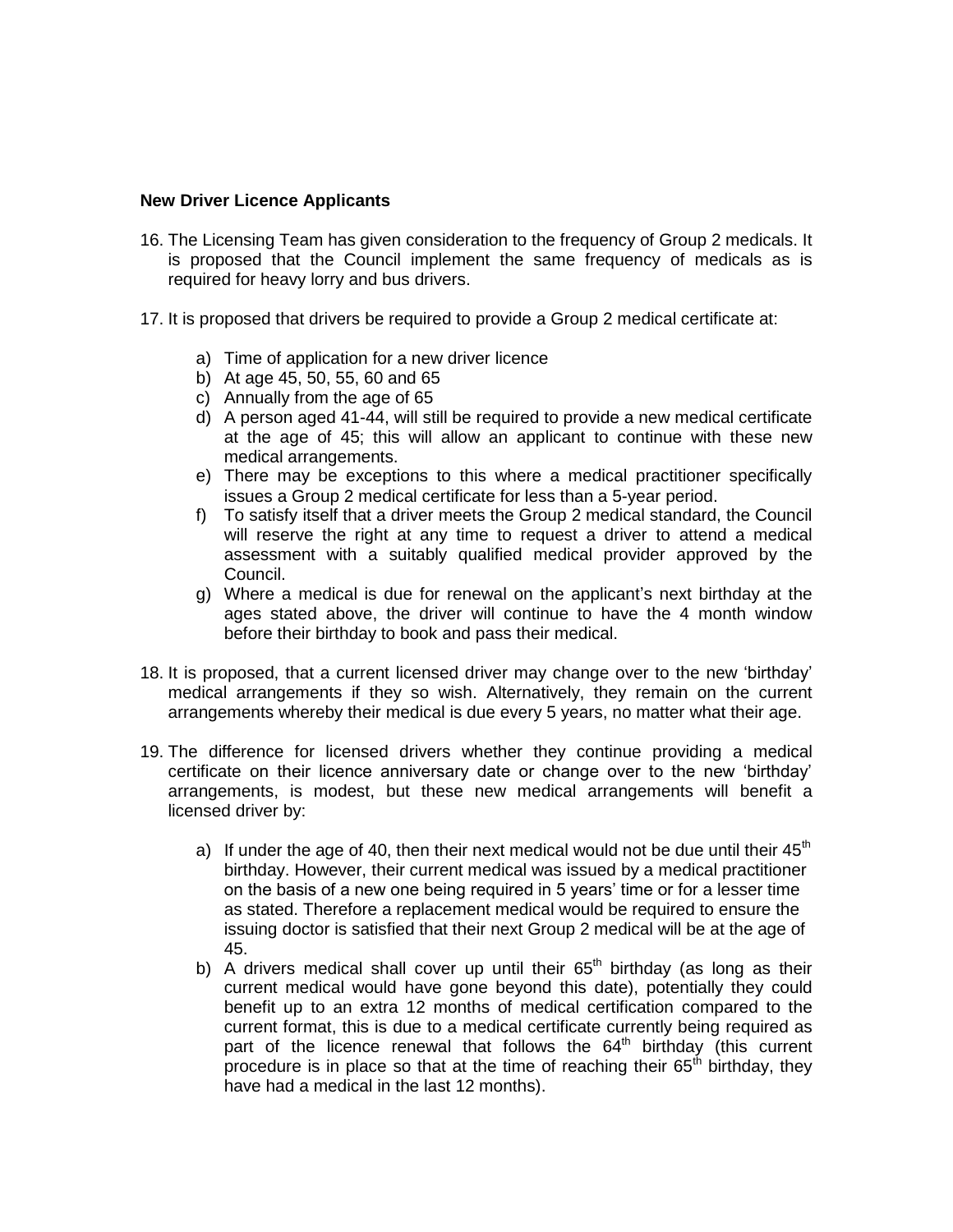#### **Administrative amendments**

- 20. It would be a requirement that any driver who wants a 1-year licence should inform the licensing team of their reason for requesting a shorter licence with their application so it may be considered appropriately.
- 21. As a matter of good practice, in addition to providing routine Group 2 medical certificates there would be a new self-declaration on the driver licence application form that the applicant has no medical issues that they are aware of affecting their suitability to meet the Group 2 medical standard.
- 22. Updates will be required to the medical certification and documentation to put these changes into effect.

## **IMPLICATIONS**

**Strategic Growth and Regeneration**  None specific. **Author: Andrew Bramidge, Director of Strategic Growth and Regeneration** 

**Finance**  None specific. **Author: Simon Freeman, Deputy to the Chief Executive and Director of Finance**

**Housing** None specific. **Author: Andrew Murray, Director of Housing** 

**Communities and Environment** As set out in the report. **Author: Jane Greer, Director of Communities and Environment**

**Governance and Corporate Services** None specific. **Author: Simon Hill, Director of Governance and Corporate Services**

## **Background Papers**

DFT Statutory Taxi & Private Hire Vehicle Standards [www.gov.uk/government/publications/statutory-taxi-and-private-hire-vehicle](http://www.gov.uk/government/publications/statutory-taxi-and-private-hire-vehicle-standards)[standards](http://www.gov.uk/government/publications/statutory-taxi-and-private-hire-vehicle-standards)